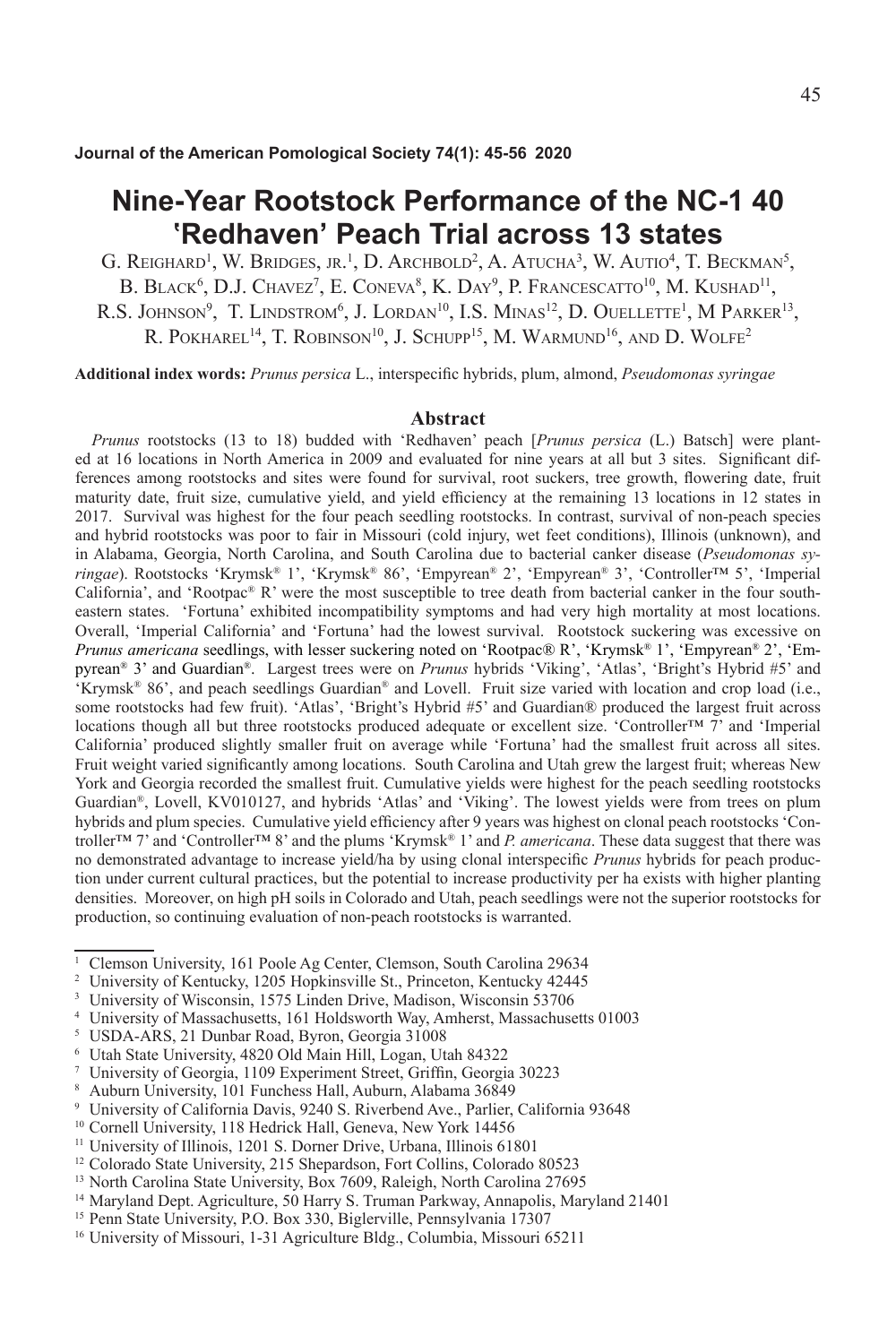*Prunus* interspecific hybrids and plum species have become the primary focus of private and public rootstock breeding programs in Europe and North and South America. New interspecific rootstock cultivars have replaced peach seedlings as preferred rootstocks for peach cultivars in Europe and are becoming more important in some areas of North and South America. Peach is partially to completely graft compatible with several species within its taxonomic Section *Euamygdalus* Schne *Microcerasus*. When breeding new rootstocks for peach from intra- and interspecific crosses, field-testing of budded peach scion cultivars to ascertain good graft compatibility for tree nutrition, growth, fruit quality, and survival under normal orchard conditions is necessary before commercialization (Zarrouk et al., 2006; Reighard and Loreti, 2008; DeJong et al., 2014). In addi-Eccel, 2000, Becong et al., 2011). In data  $\mu$  at a and  $\mu$  and  $\mu$  and  $\mu$  are  $\mu$  and  $\mu$ 

different soils, climates, pests, and diseases is also important.

Peach has been budded with many species from Section *Euprunus*. Compatibility has been good with some rootstock selections from *P. insititia* L. (damson plum)*, P. spinosa* L. (sloe plum)*, P. domestica* L. (European plum)*, P. salicina* Lindl. (Japanese plum), and *P. cerasifera* Ehrh. (myrobalan or cherry plum). Myrobalan plums are often more compatible when they are first hybridized with other plums. Several early examples were commercially available selections of *P*. *americana* Marshall, *P. insititia* ('Adesoto 101'), *P. domestica* ('Damas C'), and *P. pumila* L. ('Pumiselect®') that were mostly to completely compatible with peach cultivars, but tended to be dwarfing, sucker prone and/ or less productive.

The objective of this study was to evaluate the compatibility and performance of newly

**Table 1.** State locations for the 2009 NC-140 peach rootstock trial.

| <b>State</b>    | Location        | Cooperator                   |
|-----------------|-----------------|------------------------------|
| Alabama         | Clanton         | Auburn University            |
| California      | Parlier         | Univ. of California at Davis |
| Colorado        | Grand Junction  | Colorado State University    |
| Georgia         | <b>Byron</b>    | University of Georgia, USDA  |
| <b>Illinois</b> | Champaign       | University of Illinois       |
| Kentucky        | Princeton       | University of Kentucky       |
| Massachusetts   | Belchertown     | University of Massachusetts  |
| Missouri        | New Franklin    | University of Missouri       |
| New York        | Geneva          | Cornell University           |
| North Carolina  | Jackson Springs | North Carolina University    |
| Pennsylvania    | Biglerville     | Penn State University        |
| South Carolina  | Seneca          | Clemson University           |
| Utah            | Kaysville       | Utah State University        |
| Utah            | West Payson     | Utah State University        |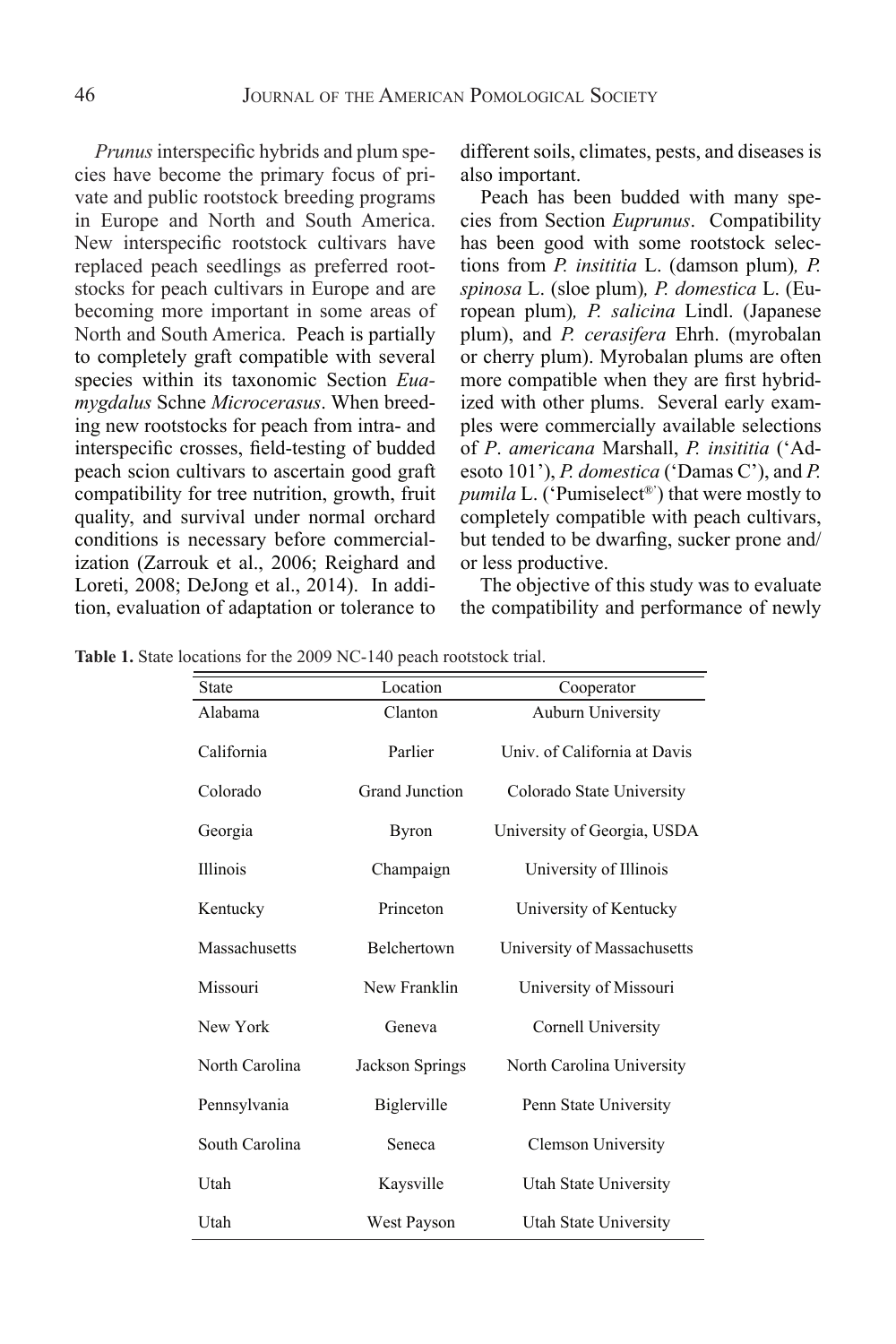commercialized *Prunus sp.* rootstocks for peach using 'Redhaven' as the scion cultivar at multiple peach growing locations throughout North America as part of the NC-140 Regional Project.

### **Materials and Methods**

'Redhaven' peach was grafted to a total of 18 rootstocks and planted in 16 replicated orchard trials across the USA (13 states) and in Mexico (Chihuahua) (Table 1). These trials were planted in 2009 in the following states: Alabama, California, Colorado, Georgia, Illinois, Kentucky, Massachusetts, Missouri,

Rootstock cultivar Country

New York (2 sites), North Carolina, Pennsylvania, South Carolina, and Utah (2 sites). No initial data were provided by Mexico and one New York location and these were dropped from the study. Data collection was discontinued from California in 2013 and Alabama and Missouri in 2016. The rootstock cultivars included eight interspecific *Prunus* hybrids and three *Prunus* species with semi-dwarfing rootstocks estimated to be 10-30% smaller and dwarfing rootstocks >30% smaller than Lovell peach rootstock in trunk cross-sectional area (Table 2).

Each trial was planted as a randomized

Species Tree size

Table 2. Rootstock cultivars in the 2009 NC-140 trial and their reported species composition and tree size relative to peach seedling Lovell.

|                                      | origin |                                                           | $(\%$ of Lovell) <sup>z</sup> |
|--------------------------------------|--------|-----------------------------------------------------------|-------------------------------|
| Lovell                               | U.S.A. | Prunus persica                                            | 100                           |
| Guardian®                            | U.S.A. | P. persica                                                | 110                           |
| KV-010123                            | U.S.A. | P. persica                                                | 100                           |
| KV-010127                            | U.S.A. | P. persica                                                | 100                           |
| Controller <sup>TM</sup> 8 (HBOK 10) | U.S.A. | P. persica                                                | 90                            |
| Controller <sup>™</sup> 7 (HBOK 32)  | U.S.A. | P. persica                                                | 80                            |
| Bright's Hybrid #5 (BH-5)            | U.S.A. | P. dulcis x P. persica                                    | 110                           |
| Prunus americana                     | U.S.A. | P. americana                                              | 60                            |
| Empyrean <sup>®</sup> 2 (Penta)      | Italy  | P. domestica                                              | 80                            |
| Empyrean <sup>®</sup> 3 (Tetra)      | Italy  | P. domestica                                              | 70                            |
| Imperial California                  | Italy  | P. domestica                                              | 70                            |
| Rootpac® R (Replantpac)              | Spain  | P. cerasifera x P. dulcis                                 | 110                           |
| Fortuna                              | Russia | P. cerasifera x P. persica                                | 70                            |
| Krymsk® 86 (Kuban 86)                | Russia | P. cerasifera x P. persica                                | 100                           |
| Krymsk® 1 (VVA-1)                    | Russia | P. tomentosa x P. cerasifera                              | 50                            |
| Controller <sup>TM</sup> 5 (K146-43) | U.S.A. | P. salicina x P. persica                                  | 60                            |
| Viking                               | U.S.A. | P. persica $x(P.$ dulcis $x(P.$<br>cerasifera x P. mume)  | 110                           |
| Atlas                                | U.S.A. | P. persica $x(P.$ dulcis $x(P.$<br>cerasifera x P. mume)) | 120                           |

<sup>z</sup> Tree size compared to Lovell is an estimate based on published rootstock trials and personal observations by the senior author.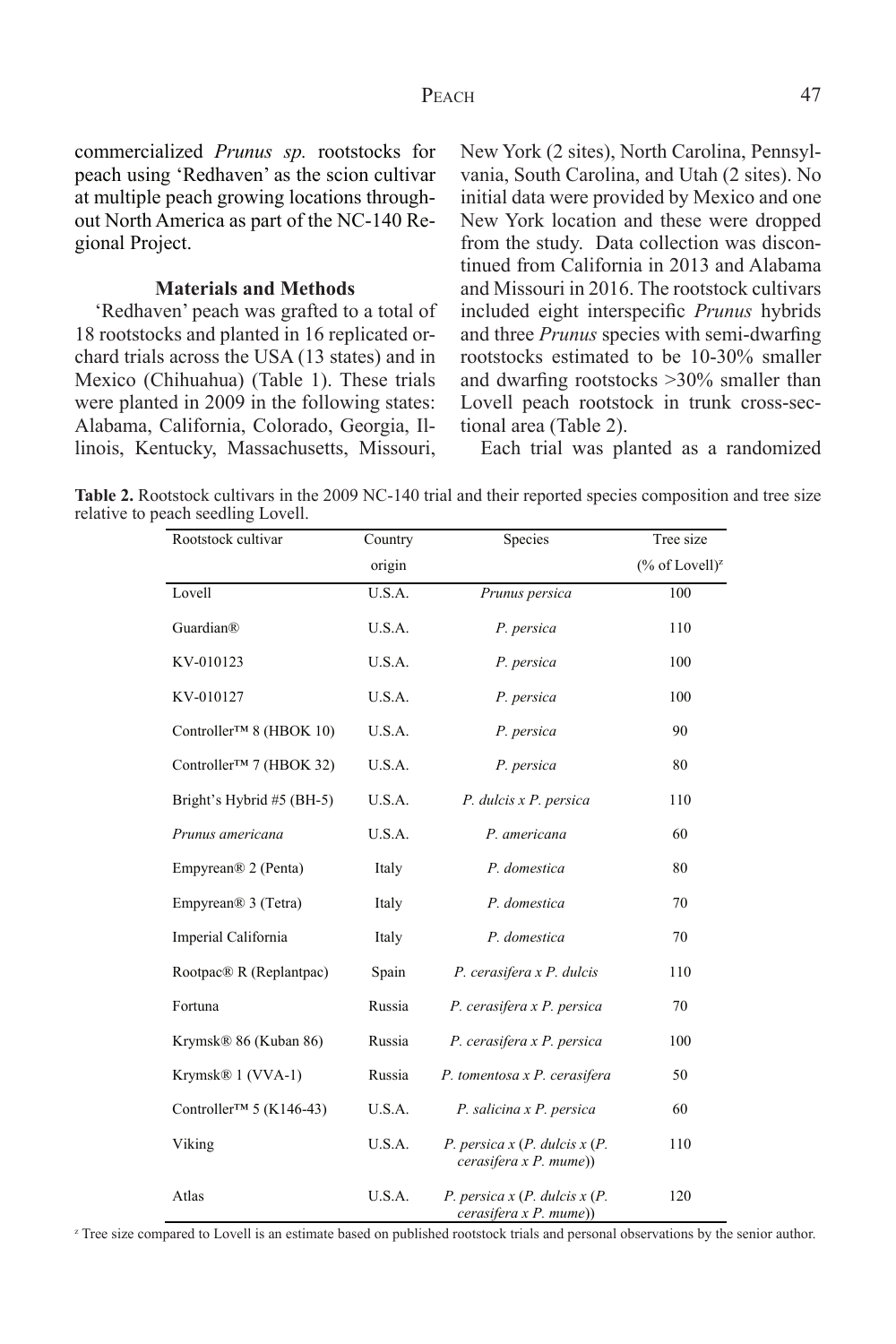complete-block design with eight replicates of single-tree plots of each rootstock. Some rootstocks, such as 'Empyrean® 3', 'Imperial California' and 'Fortuna', were either only planted at a few sites and/or had high early mortality, and thus there were significant missing data for these rootstocks. Orchards received standard cultural practices for each location and were irrigated according to local conditions. Thinning and optimum crop load was determined by each cooperator for their location. Annual survival, tree circumference (TC), root sucker counts (up to 20/ tree), 90% bloom date, 10% maturity date, yield/tree and mean fruit weight were recorded. Tree width (parallel plus perpendicular row widths divided by 2) was also recorded in October 2017. Trunk cross-sectional area (TCA) was calculated from the 2017 TC. To measure long-term productivity, cumulative yield efficiency (total fruit yield in kg per tree divided by final trunk cross-sectional area in cm2 ) was calculated.

A statistical model was developed that related the response variables of interest to the effect of rootstock while adjusting for the additional random effects of locations, replications within locations, and rootstock and location interactions. Analyses of variance (ANOVA) techniques were used to statistically test the effects. When a significant effect of rootstock was detected, least-square means among rootstocks were separated by Tukey's Studentized range test (HSD), *P* < 0.05. Three different versions of the model were actually analyzed. For the first analysis, all rootstocks were included to provide an overall comparison of the rootstock performance. The second analysis only included rootstocks (total of 13) that were common to all locations. This analysis is not presented, but was used to confirm the comparisons of the rootstocks and provide the best test of the rootstock and location interaction (which was significant for all variables). The third analysis was by location (the model only included rootstocks and replications). This analysis was used to determine any rootstocks that performed very differently across the locations. These differences in performance across locations added to the discussion of the overall performance of rootstocks. All statistical computations were preformed using PROC MIXED (SAS, Cary, NC), and statistical significance was based on  $P < 0.05$ .

### **Results and Discussion**

Nine-year survival, TC, tree height, and average tree width in October 2017 for 'Redhaven' on each rootstock are given in Table 3. Rootstocks with poor or below average survival and performance were 'Empyrean® 3' (unknown), 'Imperial California' (bacterial canker from *Pseudomonas syringae*), 'Fortuna' (graft incompatibility), and Krymsk®1 (bacterial canker). All other rootstocks had scion survival rates of 69 to 93% for those planted at multiple sites. Survival was lowest in North Carolina, Georgia, and Alabama all primarily due to bacterial canker, and Missouri (waterlogging, wind damage) and Illinois (unknown) (Tables 4, 5).

Tree growth was significantly influenced by rootstock and location (Tables 3, 4, 6). Peach seedlings, peach-almond hybrids, and 'Krymsk® 86' were the most vigorous rootstocks for trees having fair to excellent survival (>66% alive). 'Empyrean® 2', 'Controller™ 8', and 'Controller™ 7' were semi-dwarfing rootstocks (70-75% TCA of Lovell), while *P*. *americana*, 'Krymsk® 1', and 'Controller™ 5' were dwarfing rootstocks that were <60% the TCA of Lovell. The largest trees were in California after 5 years before that trial was prematurely removed (Reighard et al., 2018). After 9 years, South Carolina and Alabama had the largest trees; whereas, the smallest trees were in Colorado and the West Payson planting in Utah, where both sites had high pH soils  $(8.3-8.5)$  and the highest elevations  $(\sim 1450$ m). *P. americana* seedling rootstock produced significantly more root suckers  $(28)$ tree) with lesser suckering (< 3/tree) noted on Guardian®, 'Empyrean® 2', 'Empyrean® 3',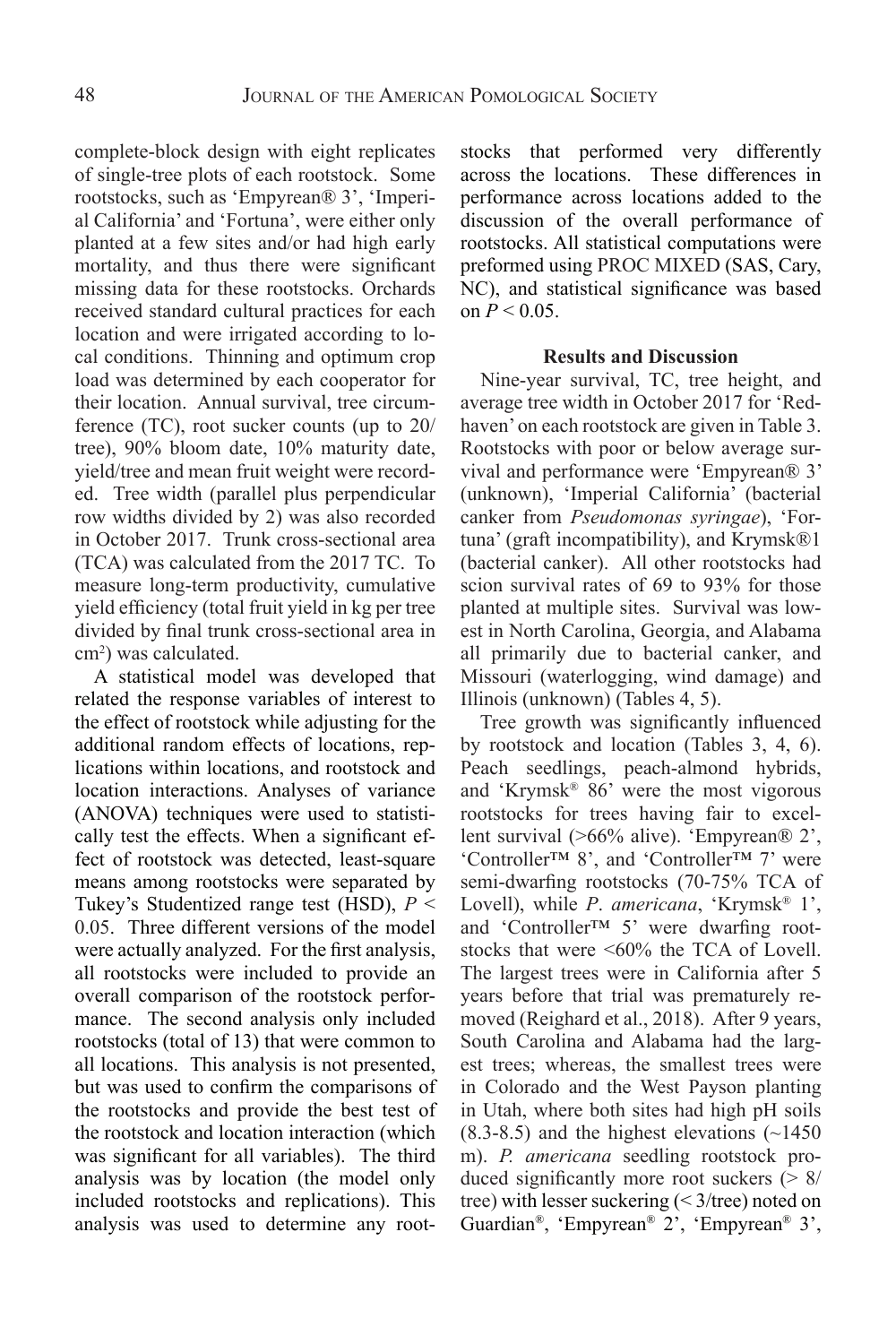|                           |    | Survival <sup>z</sup> |           | Trunk cross-       | Tree height       |             | Mean tree   |  |
|---------------------------|----|-----------------------|-----------|--------------------|-------------------|-------------|-------------|--|
|                           |    | (%)                   |           | sectional area     | (m)               | width $(m)$ |             |  |
|                           |    |                       |           | (cm <sup>2</sup> ) |                   |             |             |  |
| Rootstock cultivar        |    | Oct. 2017             | Oct. 2017 |                    | Oct. 2017         |             | Oct. 2017   |  |
| Viking                    | 74 | $\mathbf{a}$          | 229       | a                  | 3.37 ab           | 4.89        | ab          |  |
| Atlas                     | 72 | ab                    | 229       | $\rm{a}$           | 3.47 a            | 5.12        | a           |  |
| Bright's Hybrid #5        | 67 | ab                    | 221       | $\mathbf{a}$       | 3.38 ab           | 5.03        | ab          |  |
| Rootpac® R                | 80 | a                     | 218       | a                  | 3.23 ab           | 4.58        | bcd         |  |
| Guardian®                 | 93 | a                     | 231       | a                  | 3.38a             | 4.93        | ab          |  |
| Lovell                    | 91 | a                     | 225       | a                  | 3.37 ab           | 4.83        | abc         |  |
| KV-010123                 | 91 | a                     | 197       | abc                | $3.26$ ab         | 4.78        | abc         |  |
| KV-010127                 | 90 | a                     | 209       | ab                 | 3.43a             | 4.90        | ab          |  |
| Krymsk® 86                | 78 | a                     | 225       | a                  | 3.35 ab           | 4.76        | abc         |  |
| Empyrean <sup>®</sup> 2   | 70 | ab                    | 162       | bcd                | 3.16 abc          | 4.36        | cdef        |  |
| Empyrean <sup>®</sup> 3   | 26 | $\mathbf c$           | 108       | de                 | $2.70$ de         | 3.22        | g           |  |
| Imperial California       | 26 | $\mathbf c$           | 202       | abc                | $3.23$ abc        | 4.51        | bcde        |  |
| Controller™ 8             | 82 | a                     | 157       | cd                 | 3.08 bcd          | 4.42        | cde         |  |
| Controller <sup>™</sup> 7 | 69 | ab                    | 167       | bcd                | 3.29 ab           | 4.61        | bcd         |  |
| Prunus americana          | 72 | ab                    | 130       | de                 | 2.78 <sub>d</sub> | 4.10        | $_{\rm ef}$ |  |
| Fortuna                   | 26 | $\mathbf c$           | 170       | abcd               | 2.67 de           | 3.67        | fg          |  |
| Krymsk®1                  | 44 | bc                    | 98        | e                  | 2.36 e            | 3.47        | g           |  |
| Controller™ 5             | 69 | ab                    | 134       | de                 | 2.88 cd           | 4.18        | def         |  |

**Table 3.** Mean survival trunk cross-sectional area and tree canopy size of nine-year-old 'Redhaven' peach trees on each rootstock across 13 locations.

 $Z$  LS means separation within columns by Tukey's HSD ( $P=0.05$ )

'Rootpac® R', and 'Krymsk® 1' rootstocks (data not presented).

Bloom date was only recorded at 10 locations (Table 4), but was affected little by rootstock (< 1.5 days among all rootstocks except for 3.5 days later for semi-incompatible 'Fortuna') (data not shown). As expected, bloom dates were significantly different between locations, with a mean difference of 39 days between South Carolina and New

York (Table 4). There were also large differences within and between years for bloom date. In the first 5 years, flower phenology varied as much as 24 to 64 days within a year among locations and as much as 35 days between years for New York (Reighard et al., 2018). Therefore, climate not genetics was the important factor affecting 'Redhaven' bloom date.

Rootstock cultivar significantly influenced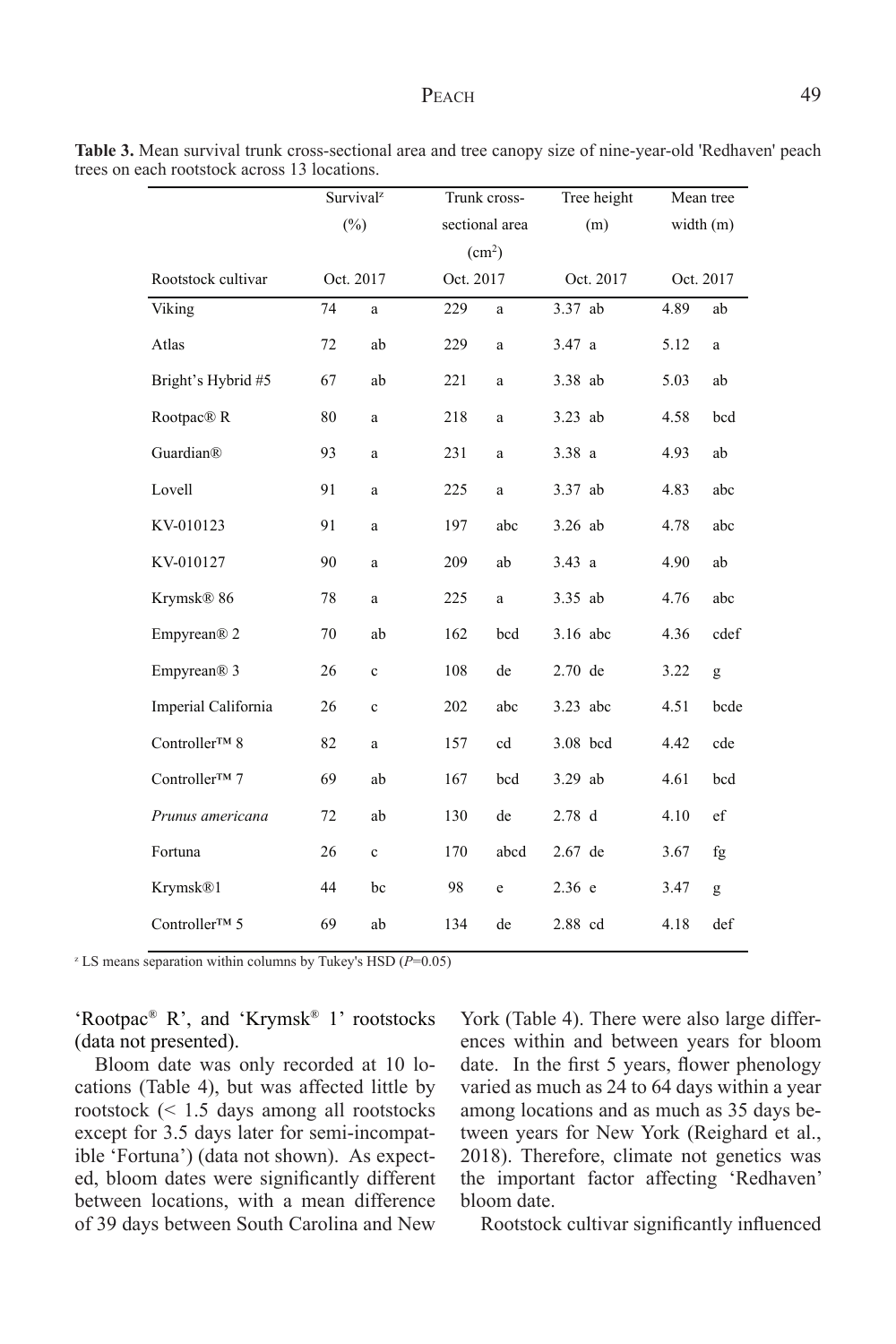|                  |    | Survival                      | Trunk cross-           |     | Tree             |                | Mean tree   |              | Full bloom |                    |
|------------------|----|-------------------------------|------------------------|-----|------------------|----------------|-------------|--------------|------------|--------------------|
|                  |    | $(\frac{9}{6})^{\frac{z}{2}}$ | sectional area         |     | height           |                | width $(m)$ |              |            | (days post Jan. 1) |
|                  |    |                               | (cm <sup>2</sup> )     |     | (m) <sup>x</sup> |                |             |              |            |                    |
| Location         |    | Oct.2017                      | Oct. 2017 <sup>y</sup> |     | Oct. 2017        |                | Oct. 2017   |              |            | 2011-2017          |
| New York-Geneva  | 90 | ab                            | 238                    | abc | 3.83             | a              | 4.93        | $\mathbf{c}$ | 116.6      | a                  |
| Kentucky         | 85 | ab                            | 168                    | def | 3.67             | a              | 5.05        | bc           | 90.5       | d                  |
| North Carolina   | 66 | abc                           | 137                    | fg  | 2.99             | $\mathbf b$    | 3.48        | $-f$         | 83.0       | e                  |
| Alabama          | 48 | $\mathbf c$                   | 271                    | ab  | 3.05             | $\mathbf b$    | 5.45        | a            | 80.2       | f                  |
| South Carolina   | 79 | ab                            | 284                    | a   | 3.73             | a              | 5.84        | <sub>a</sub> | 77.5       | g                  |
| Georgia          | 62 | bc                            | 223                    | bc  | 2.88             | $\mathbf b$    | 5.02        | bc           | 79.9       | $\mathbf f$        |
| Massachusetts    | 95 | a                             | 200                    | cde | 2.73             | $\mathbf b$    | 4.38        | d            | NA         | --                 |
| Utah-Kaysville   | 91 | a                             | 159                    | ef  | 3.88             | a              | 4.85        | $\mathbf{c}$ | 93.4       | $\mathbf c$        |
| Utah-West Payson | 83 | ab                            | 87                     | g   | 3.04             | $\mathbf b$    | 3.73        | ef           | NA         | --                 |
| Colorado         | 79 | ab                            | 90                     | g   | 2.96             | $\mathbf b$    | 4.05        | de           | 89.6       | d                  |
| Pennsylvania     | 86 | ab                            | 221                    | bcd | 2.97             | $\mathbf b$    | 4.99        | bc           | NA         | $\overline{a}$     |
| Illinois         | 70 | abc                           | 228                    | bc  | 2.93             | $\mathbf b$    | 4.07        | de           | 98.1       | b                  |
| Missouri         | 68 | abc                           | 233                    | abc | NA               | $\overline{a}$ | NA          | --           | 94.4       | $\mathbf c$        |

Table 4. Mean survival, trunk cross-sectional area, tree canopy size and bloom date of 'Redhaven' peach trees on 13 rootstocks common to the 13 locations.

z LS means separation within columns by Tukey's HSD (*P=*0.05). z LS means separation within columns by Tukey's HSD (*P*=0.05).

y Alabama and Missouri ended data collection in Fall 2016.

<sup>x</sup> NA=data were not recorded at a location.

cumulative yields and fruit weight (Table 7). Generally, vigorous rootstocks had high yields, and low vigor rootstocks had low some rootstocks Not unexpected, four high vigor rootstocks 'Viking', 'Bright's Hybrid #5', 'Rootpac® R', and 'Krymsk® 86' had lower cumulative yield efficiencies. Most semidwarf and dwarfing rootstocks were equal to or better than the peach seedling rootstocks in yield efficiency with 'Controller™ 7', 'Controller™ 8', 'Krymsk® 1' and *P. americana* being the most efficient. Yields were also significantly different across locations (Tables 8 and 9). South Carolina and Missouri had the highest cumulative yields. Colvields.

orado had the lowest yields partly due to cold damage and high pH soil (pH=8.3). Though some rootstocks produced large yields per tree (e.g., 'Viking' and 'Atlas') they also had higher mortality at some sites (e.g., Alabama and Missouri) so survival needs to be weighed when assessing productivity for each rootstock at each location (Tables 5 and 9). Cumulative yield efficiency was highest in South Carolina, Utah, and Missouri, which were also statistically higher than all of the other locations with the lowest ranking states being Alabama, Georgia, Illinois, and Massachusetts (Table 8). This calculated measure of yield efficiency when greater than 1.4 was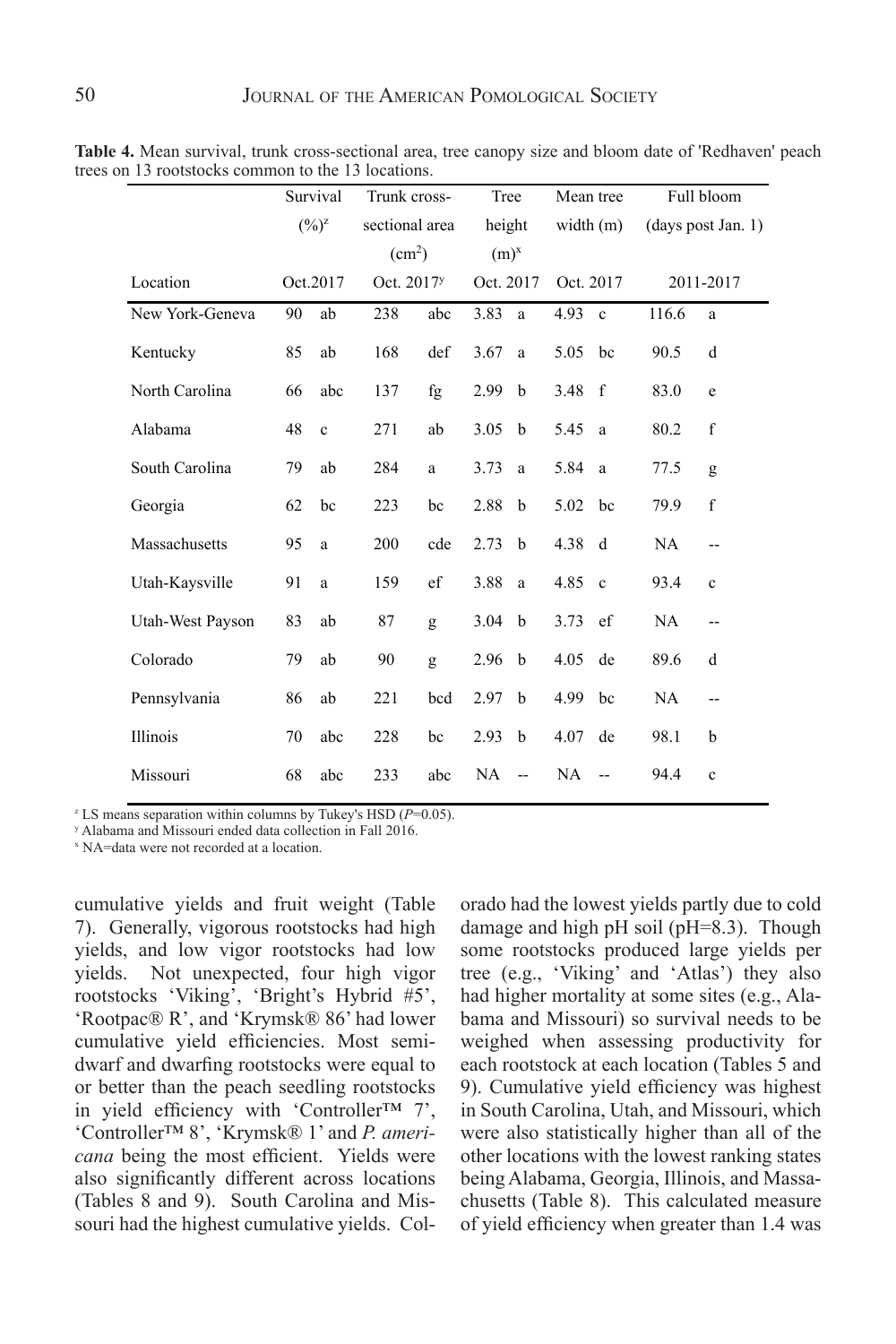| <b>Trial locations</b>  |                  |     |                  |     |           |     |                |                  |     |                  |                  |            |              |
|-------------------------|------------------|-----|------------------|-----|-----------|-----|----------------|------------------|-----|------------------|------------------|------------|--------------|
| Rootstock               | $AL^{zy}$        | CO  | GA               | IL  | <b>KY</b> | MA  | <b>MO</b>      | NC               | NY  | PA               | <b>SC</b>        | <b>UTK</b> | <b>UTP</b>   |
| Viking                  | 38               | 50  | 50               | 100 | 75        | 100 | 38             | 88               | 100 | 75               | 75               | 88         | 88           |
| Atlas                   | 25               | 75  | 50               | 63  | 100       | 100 | 13             | 88               | 100 | 88               | 63               | 88         | 88           |
| <b>BH#5</b>             | 63               | 63  | 63               | 38  | 50        | 100 | 38             | 75               | 63  | 88               | 50               | 88         | 100          |
| Rootpac <sup>®</sup> R  | $\boldsymbol{0}$ | 88  | 75               | 75  | 100       | 100 | 100            | 13               | 100 | 100              | 88               | 100        | 100          |
| Guardian®               | 88               | 75  | 100              | 88  | 100       | 100 | 88             | 100              | 86  | 100              | 100              | 100        | 88           |
| Lovell                  | 88               | 88  | 88               | 88  | 100       | 100 | 75             | 75               | 100 | 100              | 100              | 100        | 88           |
| KV-010123               | 88               | 75  | 75               | 88  | 88        | 88  | 88             | 100              | 100 | 100              | 100              | 100        | 100          |
| KV-010127               | 75               | 88  | 75               | 88  | 100       | 100 | 75             | 100              | 83  | 100              | 100              | 100        | 88           |
| Krymsk®86               | 25               | 75  | 63               | 63  | 100       | 100 | 88             | 25               | 100 | 88               | 88               | 100        | 100          |
| Empyrean® 2             | 13               | 88  | 38               | --- | ---       | 100 | 66             | 13               | 100 | 88               | 63               | 100        | 100          |
| Empyrean <sup>®</sup> 3 | ---              | --- | ---              | --- | ---       | --- | ---            | ---              | --- | ---              | 25               | ---        | ---          |
| Imperial CA             | $\overline{a}$   | 88  | $\boldsymbol{0}$ | --- | ---       | --- | ---            | $\boldsymbol{0}$ | 33  | $\boldsymbol{0}$ | $\boldsymbol{0}$ | 75         | ---          |
| Controller™8            | 38               | 88  | 75               | 50  | 100       | 100 | 63             | 75               | 100 | 100              | 88               | 88         | 100          |
| Controller™7            | 13               | 88  | 25               | 75  | 88        | 100 | 50             | 88               | 100 | 88               | 88               | 100        | $\mathbf{0}$ |
| P. americana            | ---              | 88  | $\overline{0}$   | 88  | 75        | 88  | $---$          | 63               | 100 | 75               | 75               | 88         | 100          |
| Fortuna                 | ---              | 38  | $\overline{a}$   | --- | ---       | --- | $\overline{a}$ | 13               | 29  | 63               | $\boldsymbol{0}$ | ---        | ---          |
| Krymsk®1                | $\boldsymbol{0}$ | 88  | $\boldsymbol{0}$ | 25  | 25        | 88  | 63             | 13               | 63  | 13               | 25               | 75         | 100          |
| Controller™5            | 13               | 88  | 38               | 50  | 100       | 100 | 88             | $\mathbf{0}$     | 100 | 100              | 75               | 100        | 50           |

**Table 5.** Percent survival for each rootstock at each location in 2017.

<sup>2</sup> Locations are represented by the state abbreviations except for UTK and UTP which represent Kaysville, Utah and West Payson, Utah, respectively.

v Missing rootstocks at a location listed as ---.

positively associated with locations (except one) that had consistently high yields, which might be partly attributed to a favorable environment for peach trees and/or timely horticultural practices.

Fruit weight was affected by both rootstock and location (Tables 7 and 8). Only three rootstocks, 'Controller™7', 'Imperial California' and 'Fortuna', produced fruit significantly smaller (Table 7). However, location had a very large effect on fruit size. South Carolina (198 g) and one Utah site (Kaysville, 204 g) consistently produced the largest fruit (Table 8), though the Kaysville site produced about half the cumulative yield as South Carolina. New York (146 g) and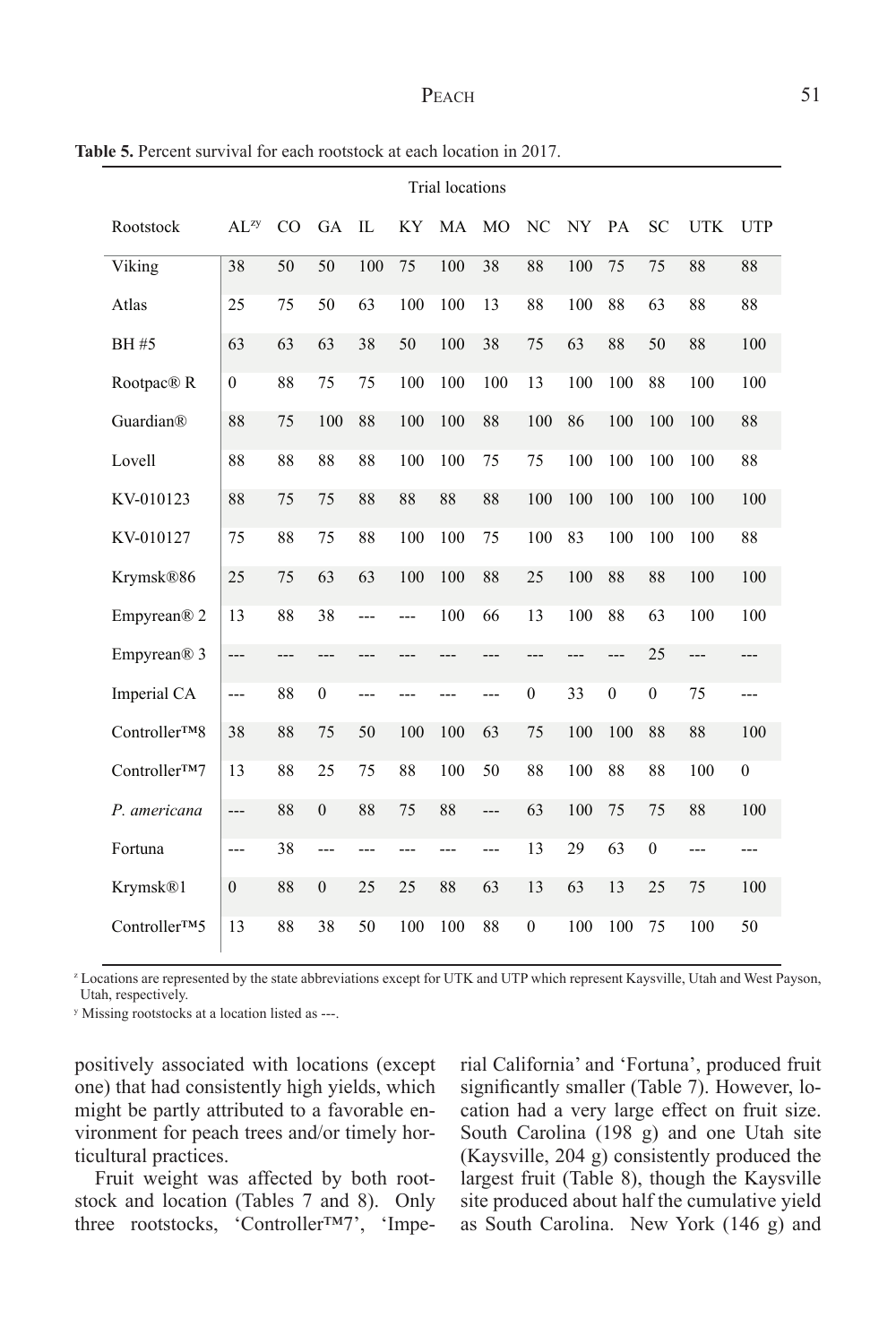|                            |                   | <b>Trial locations</b> |                |       |           |     |                |                |           |        |       |            |            |
|----------------------------|-------------------|------------------------|----------------|-------|-----------|-----|----------------|----------------|-----------|--------|-------|------------|------------|
| Rootstock                  | AI <sub>zyx</sub> | CO                     | <b>GA</b>      | IL    | <b>KY</b> | MA  | MO             | N <sub>C</sub> | <b>NY</b> | PA     | SC    | <b>UTK</b> | <b>UTP</b> |
| Viking                     | 336               | 115                    | 232            | 224   | 192       | 222 | 319            | 176            | 252       | 266    | 341   | 215        | 109        |
| Atlas                      | 330               | 134                    | 261            | 225   | 178       | 228 | 189            | 158            | 308       | 276    | 345   | 176        | 124        |
| <b>BH#5</b>                | 309               | 125                    | 208            | 242   | 165       | 202 | 248            | 173            | 279       | 224    | 321   | 207        | 156        |
| Rootpac®R                  | ---               | 64                     | 299            | 258   | 211       | 205 | 279            | 189            | 229       | 212    | 409   | 105        | 114        |
| Guardian®                  | 390               | 119                    | 261            | 234   | 209       | 275 | 242            | 176            | 277       | 223    | 331   | 180        | 80         |
| Lovell                     | 299               | 87                     | 245            | 337   | 188       | 239 | 235            | 184            | 312       | 254    | 304   | 185        | 66         |
| KV-010123                  | 293               | 70                     | 225            | 234   | 172       | 210 | 249            | 146            | 188       | 247    | 316   | 160        | 58         |
| KV-010127                  | 266               | 95                     | 252            | 259   | 185       | 220 | 242            | 148            | 222       | 256    | 318   | 178        | 78         |
| Krymsk®86                  | 211               | 90                     | 289            | 282   | 184       | 229 | 296            | 148            | 304       | 251    | 305   | 191        | 99         |
| Empyrean®2                 | $\overline{a}$    | 79                     | 149            | $---$ | ---       | 203 | 200            | 84             | 200       | 184    | 173   | 150        | 104        |
| Empyrean®3                 | ---               | ---                    | ---            | ---   | ---       | --- | ---            | ---            | ---       | ---    | 186   | ---        | ---        |
| Imperial CA                | ---               | 106                    | $---$          | ---   | ---       | --- | ---            | ---            | 219       | $\sim$ | $---$ | 179        | ---        |
| Controller <sup>TM</sup> 8 | 186               | 66                     | 117            | 167   | 149       | 193 | 219            | 85             | 232       | 180    | 240   | 155        | 47         |
| Controller™7               | 179               | 83                     | 183            | 232   | 150       | 191 | 202            | 87             | 246       | 195    | 176   | 146        | ---        |
| P. americana               | ---               | 49                     | $\overline{a}$ | 133   | 104       | 113 | $\overline{a}$ | 72             | 198       | 162    | 158   | 105        | 70         |
| Fortuna                    | $\overline{a}$    | 70                     | ---            | ---   | ---       |     | ---            | 122            | 240       | 178    | $---$ | ---        | ---        |
| Krymsk®1                   | $---$             | 35                     | ---            | 151   | 68        | 100 | 80             | 32             | 145       | 110    | 75    | 76         | 58         |
| Controller™5               | 229               | 43                     | 225            | 129   | 124       | 92  | 220            | ---            | 111       | 177    | 199   | 86         | 51         |

**Table 6.** Mean trunk cross-sectional area (TCA) in cm<sup>2</sup> for each rootstock at each location in 2017.

<sup>2</sup> Locations are represented by the state abbreviations except for UTK and UTP which represent Kaysville, Utah and West Payson, Utah, respectively.

<sup>y</sup>Rootstocks missing or having 100% mortality have data listed as ---.

<sup>x</sup> 0 data for AL and MO were from 2016.

Georgia (140 g) had the smallest fruit. These differences among locations could be partially attributed to local climate (e.g., shorter growing season) or soil conditions (e.g., high pH) and also to cultural management such as timing of thinning and irrigation frequency.

Excluding three plum/plum hybrid root-

stocks ('Empyrean® 3', 'Imperial California', and 'Fortuna') with limited representation, ripening date was advanced by some plum and plum hybrid rootstocks (e.g., 'Krymsk® 1', 'Controller™ 5', and *P. americana*) as much as 3 days on average in some years when compared to Lovell (data not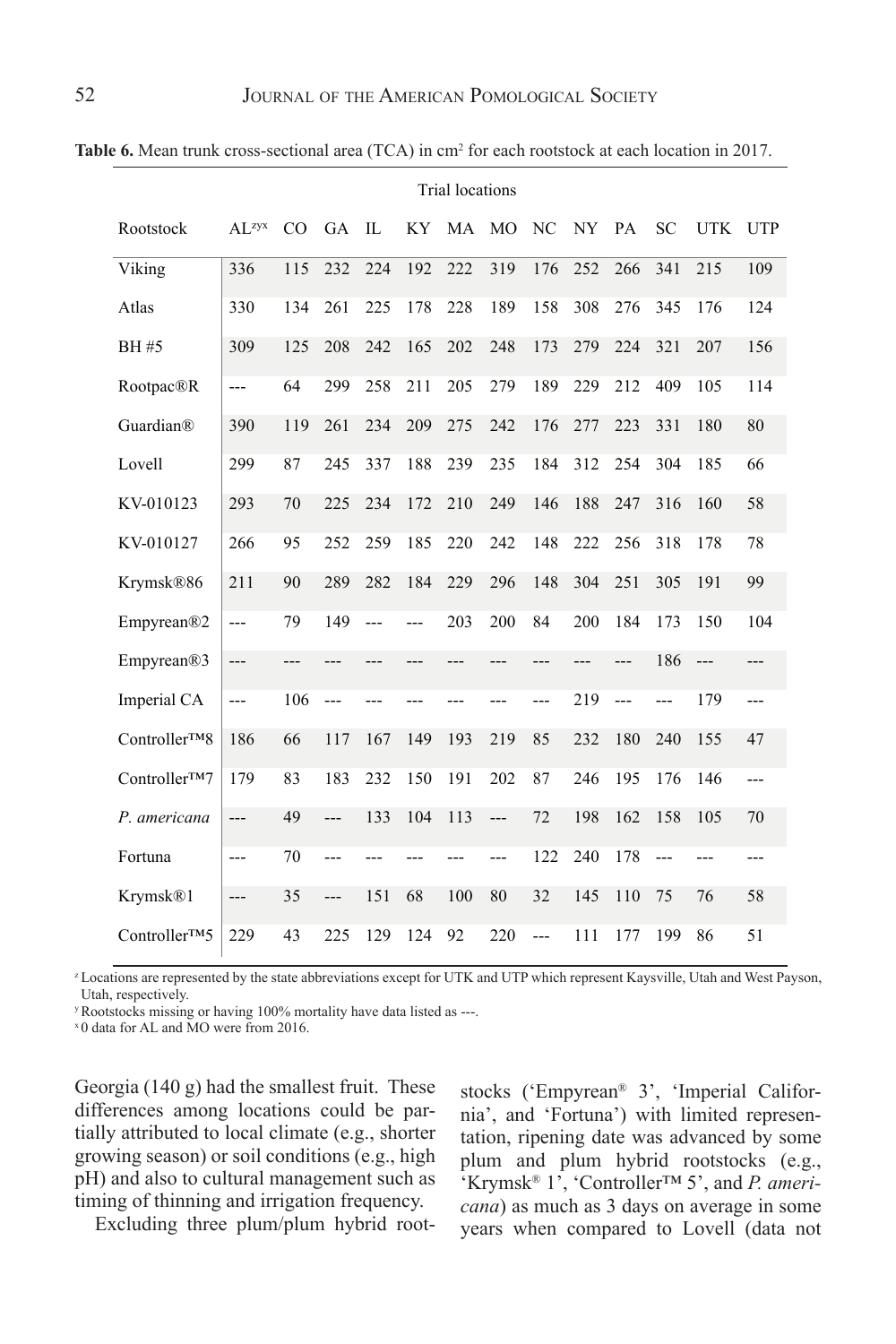# PEACH 53

|                         | Mean                     |             | Cumulative        |             | Cumulative                |                                                | Cumulative            |             |  |
|-------------------------|--------------------------|-------------|-------------------|-------------|---------------------------|------------------------------------------------|-----------------------|-------------|--|
|                         | fruit wt. <sup>zyx</sup> |             | yield (kg)/tree   |             | yield (kg)/tree           |                                                | yield efficiency      |             |  |
| Rootstock               | (g)                      |             | $(live + dead)^w$ |             | (live trees) $\mathbf{v}$ |                                                | (kg/cm <sup>2</sup> ) |             |  |
| cultivar                | $(2011 - 2017)$          |             | $(2011 - 2017)$   |             | $(2011 - 2017)$           |                                                | $(2011 - 2017)$       |             |  |
| Viking                  | 176.4                    | ab          | 180               | abcd        | 208                       | ab                                             | 0.92                  | bcd         |  |
| Atlas                   | 180.7                    | a           | 176               | abcd        | 214                       | a                                              | 0.99                  | abcd        |  |
| Bright's Hybrid #5      | 179.8                    | a           | 144               | abcde       | 177                       | abc                                            | 0.82                  | $\mathbf d$ |  |
| Rootpac® R              | 172.4                    | ab          | 167               | abcd        | 187                       | abc                                            | 0.91                  | bcd         |  |
| Guardian®               | 178.0                    | $\mathbf a$ | 209               | $\mathbf a$ | 213                       | $\mathbf{a}$                                   | 0.99                  | abcd        |  |
| Lovell                  | 172.5                    | ab          | 209               | a           | 214                       | $\rm{a}$                                       | 1.04                  | abcd        |  |
| KV-010123               | 176.5                    | ab          | 190               | abc         | 195                       | abc                                            | 1.04                  | abcd        |  |
| KV-010127               | 172.6                    | ab          | 205               | ab          | 211                       | ab                                             | 1.04                  | abcd        |  |
| Krymsk® 86              | 175.0                    | ab          | 178               | abcd        | 192                       | abc                                            | 0.89                  | cd          |  |
| Empyrean <sup>®</sup> 2 | 176.1                    | ab          | 129               | bcdef       | 148                       | cd                                             | 0.96                  | abcd        |  |
| Empyrean <sup>®</sup> 3 | 180.3                    | a           | --                |             | --                        |                                                | $\qquad \qquad -$     |             |  |
| Imperial California     | 162.7                    | bc          | 37                | $\mathbf f$ | 141                       | cd                                             | 0.66                  | $\rm d$     |  |
| Controller™ 8           | 174.3                    | ab          | 165               | abcd        | 176                       | abc                                            | 1.18                  | $\rm{a}$    |  |
| Controller™ 7           | 166.6                    | $\mathbf b$ | 156               | abcd        | 182                       | abc                                            | 1.15                  | ab          |  |
| Prunus americana        | 171.9                    | ab          | 120               | cdef        | 141                       | cd                                             | 1.15                  | abc         |  |
| Fortuna                 | 148.8                    | $\mathbf c$ | 47                | $\mathbf f$ | 128                       | cd                                             | 0.76                  | $\mathbf d$ |  |
| Krymsk® 1               | 171.5                    | ab          | 66                | $\mathbf f$ | 90                        | $\mathrm{d}% \left\  \mathcal{H}\right\  _{A}$ | 1.13                  | abc         |  |
| Controller™ 5           | 170.2                    | ab          | 108               | def         | 123                       | $\rm d$                                        | 1.02                  | abcd        |  |

**Table 7.** Mean canopy size, fruit weight, cumulative yield and cumulative yield efficiency of 'Redhaven' peach trees on each rootstock across 13 locations.

<sup>z</sup> LS means separation within columns by Tukey's HSD (*P*=0.05). z LS means separation within columns by Tukey's HSD (*P=*0.05).

<sup>y</sup> Twenty fruit were randomly collected to determine average fruit weights.

<sup>x</sup> Empyrean® 2 fruit data based on one location and two surviving trees.

w Impyream 2 nun data based on one tocation and two surviving trees.<br>"Includes yield data from trees that died before 2017.

<sup>v</sup> Includes yield data only from trees alive in 2017. <sup>x</sup> Empyrean® 2 fruit data based on one location and two surviving trees.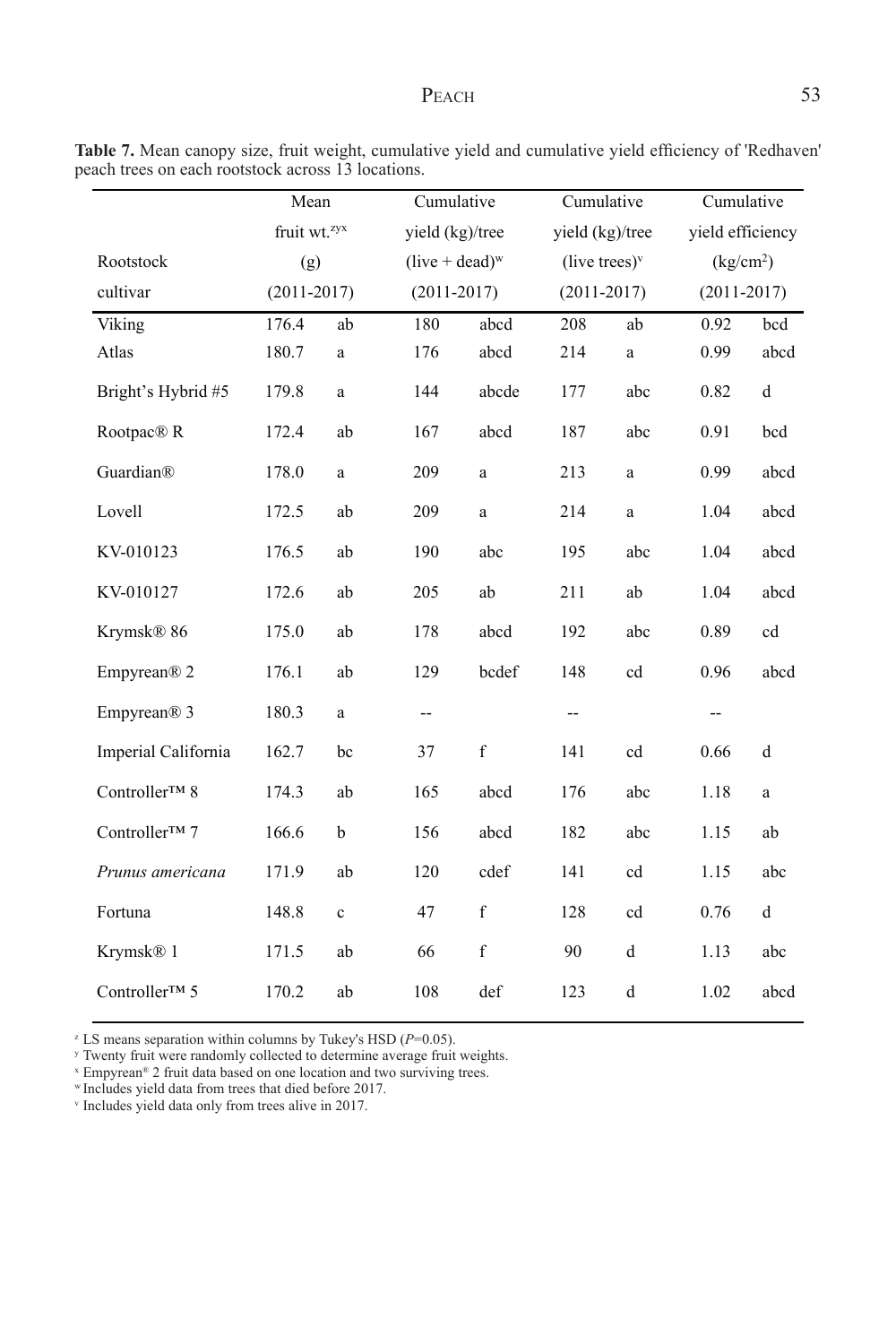|                  | Mean fruit      |                |               | Mean                   | Cumulative       |                 | Cumulative       |             | Cumulative            |              |
|------------------|-----------------|----------------|---------------|------------------------|------------------|-----------------|------------------|-------------|-----------------------|--------------|
|                  | maturity        |                |               | fruit wt. <sup>y</sup> |                  | yield (kg)/tree | yield (kg)/tree  |             | vield                 |              |
|                  |                 | $date^z$       |               | (g)                    | $(live + dead)x$ |                 | (live trees) $w$ |             | efficiency            |              |
|                  | (days post      |                |               |                        |                  |                 |                  |             | (kg/cm <sup>2</sup> ) |              |
|                  | Jan. $1)$       |                |               |                        |                  |                 |                  |             |                       |              |
| Location         | $(2011 - 2017)$ |                | $(2011-2017)$ |                        | $(2011 - 2017)$  |                 | $(2011 - 2017)$  |             |                       |              |
| New York-Geneva  | 221             | a              | 146           | $\rm e$                | 193.3            | cd              | 200.0            | cd          | 0.88                  | cd           |
| Kentucky         | 183             | g              | 176           | d                      | 187.9            | cd              | 193.5            | cd          | 1.16                  | b            |
| North Carolina   | 173             | h              | 168           | d                      | 99.4             | f               | 115.4            | fg          | 0.90                  | bc           |
| Alabama          | 168             | $\mathbf{i}$   | 169           | d                      | 107.1            | ef              | 145.0            | def         | 0.59                  | de           |
| South Carolina   | 173             | h              | 198           | ab                     | 378.2            | a               | 430.4            | a           | 1.55                  | a            |
| Georgia          | 173             | h              | 140           | e                      | 112.6            | ef              | 136.1            | ef          | 0.64                  | cde          |
| Massachusetts    | 217             | b              | 190           | bc                     | 124.8            | def             | 125.9            | fg          | 0.68                  | cde          |
| Illinois         | 191             | f              | 182           | cd                     | 88.5             | $\mathbf f$     | 96.4             | fg          | 0.45                  | $\mathbf e$  |
| Utah-Kaysville   | 210             | d              | 204           | a                      | 219.2            | $\mathbf c$     | 223.7            | $\mathbf c$ | 1.46                  | $\mathbf{a}$ |
| Utah-West Payson | 214             | $\mathbf c$    | 170           | d                      | 115.1            | ef              | 128.9            | efg         | 1.60                  | a            |
| Colorado         | 210             | d              | 177           | cd                     | 64.6             | $\mathbf f$     | 75.4             | g           | 0.88                  | cd           |
| Pennsylvania     | NA              | $\overline{a}$ | 174           | d                      | 172.7            | cde             | 181.6            | cde         | 0.85                  | cd           |
| Missouri         | 195             | e              | 173           | d                      | 291.5            | b               | 329.2            | b           | 1.49                  | a            |

**Table 8.** Mean fruit maturity date, fruit weight, and cumulative yield/yield efficiency of 'Redhaven' peach trees on 13 rootstocks common to the 13 locations. trees on each 13 rootstocks common to the 13 locations.

 $Z^2$  LS means separation within columns by Tukey's HSD ( $P=0.05$ ), NA=no data

<sup>y</sup> Twenty fruit were randomly collected to determine average fruit weights.

<sup>x</sup> Includes yield data from trees that died before 2017.

w Includes yield data nominees that died before 2017.

shown), which consistently has ripened fruit slightly later than average in rootstock trials (Reighard, personal observation). Significant differences in 'Redhaven' fruit maturity date due to rootstock cultivar were observed in Georgia, Kentucky, Massachusetts, New York, South Carolina and Utah. Overall, maturity dates were significantly influenced by locations (Table 8) with Alabama, Georgia, Results from this study concur v North Carolina, and South Carolina having the earliest maturity dates (i.e.,  $168 - 173$  productivity usually does not cha days from Jan. 1) and New York, Massachu-

setts, Utah, and Colorado the latest fruit maturities at 221, 217, 214, and 210 days from Jan. 1, respectively. There was an average of a 53-day difference between the earliest and latest locations for the 'Redhaven' ripening date.

# **Conclusions**

Results from this study concur with previous NC-140 peach rootstock trials that show productivity usually does not change much in relative ranking among rootstocks after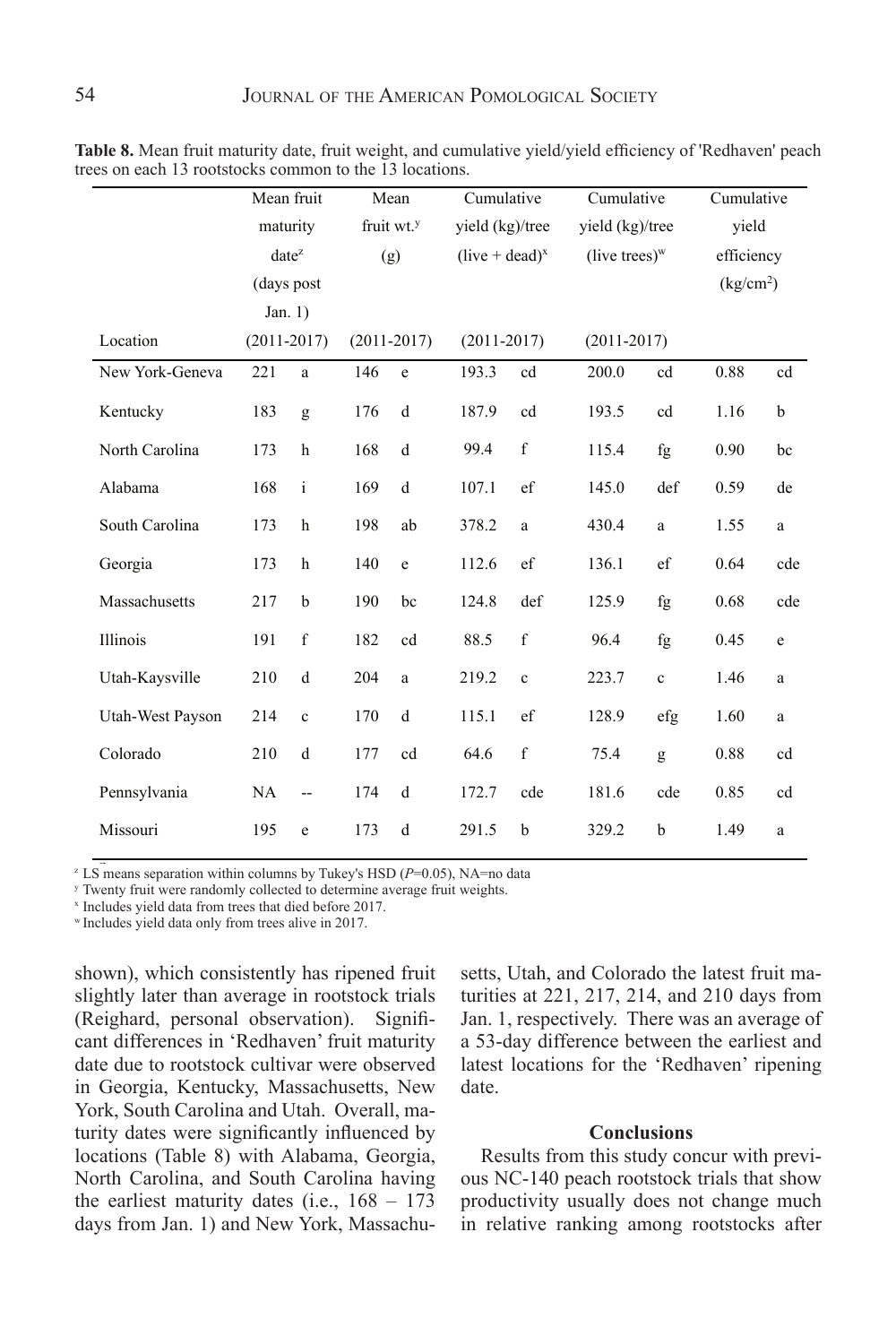Table 9. Mean cumulative yield (kg/tree) of alive trees on each rootstock at each location through 2017.

|                            |                          | <b>Trial locations</b> |                          |                |       |     |                          |                |     |       |       |                |            |
|----------------------------|--------------------------|------------------------|--------------------------|----------------|-------|-----|--------------------------|----------------|-----|-------|-------|----------------|------------|
| Rootstock                  | $AL^{zyx}$               | CO                     | <b>GA</b>                | IL             | KY    |     | MA MO                    | NC             | NY  | PA    | SC    | <b>UTK</b>     | <b>UTP</b> |
| Viting                     | 213                      | 105                    | 119                      | $\overline{S}$ | 212   | 130 | 372                      | 1/18           | 153 | 200   | 526   | 278            | 158        |
| Atlas                      | 198                      | 108                    | 168                      | 102            | 266   | 122 | 287                      | 150            | 239 | 205   | 479   | 255            | 176        |
| BH #5                      | 130                      | 100                    | 105                      | 88             | 172   | 121 | 333                      | 129            | 190 | 164   | 318   | 243            | 194        |
| Rootpac®R                  | $\overline{a}$           | 56                     | 151                      | 100            | 176   | 124 | 363                      | 98             | 203 | 177   | 506   | 159            | 167        |
| Guardian®                  | 213                      | 95                     | 158                      | 103            | 236   | 134 | 360                      | 157            | 223 | 191   | 531   | 248            | 112        |
| Lovell                     | 176                      | 73                     | 186                      | 118            | 258   | 139 | 360                      | 161            | 238 | 211   | 501   | 251            | 112        |
| KV-010123                  | 167                      | 62                     | 169                      | 93             | 224   | 134 | 378                      | 136            | 180 | 200   | 487   | 227            | 81         |
| KV-010127                  | 160                      | 88                     | 172                      | 120            | 212   | 132 | 388                      | 129            | 204 | 195   | 544   | 271            | 120        |
| Krymsk®86                  | 155                      | 78                     | 167                      | 97             | 180   | 118 | 316                      | 135            | 246 | 188   | 457   | 224            | 140        |
| Empyrean®2                 | 86                       | 65                     | 102                      | $\overline{a}$ | $---$ | 113 | 282                      | $---$          | 194 | 141   | 328   | 193            | 136        |
| Empyrean®3                 | ---                      | ---                    | ---                      | ---            | ---   | --- | ---                      | ---            | --- | $---$ | 159   | $\overline{a}$ | ---        |
| Imperial CA                | $---$                    | 75                     | ---                      | ---            | ---   | --- | ---                      | $---$          | 149 | $---$ | $---$ | 152            | ---        |
| Controller <sup>TM</sup> 8 | 123                      | 64                     | 80                       | 111            | 190   | 135 | 322                      | 73             | 200 | 195   | 439   | 241            | 105        |
| Controller <sup>TM</sup> 7 | 62                       | 64                     | 148                      | 130            | 194   | 140 | 334                      | 94             | 227 | 192   | 388   | 237            | ---        |
| P. americana               | ---                      | 40                     | $\overline{\phantom{a}}$ | 111            | 115   | 145 | $\overline{\phantom{a}}$ | 37             | 158 | 166   | 274   | 186            | 115        |
| Fortuna                    | $---$                    | 38                     | $---$                    | ---            | ---   | --- | ---                      | 15             | 139 | 147   | $---$ | $---$          | ---        |
| Krymsk®1                   | $\overline{\phantom{a}}$ | 39                     | $\overline{\phantom{a}}$ | 49             | 50    | 122 | 151                      | $\overline{3}$ | 153 | 86    | 111   | 130            | 101        |
| Controller <sup>TM</sup> 5 | 62                       | 34                     | 92                       | 46             | 149   | 73  | 298                      | ---            | 131 | 149   | 268   | 155            | 79         |

<sup>z</sup> Locations are represented by the state abbreviations except for UTK and UTP which represent Kaysville, Utah and West Payson, Utah, respectively.

y Rootstocks missing or having 100% mortality have data listed as ---.

<sup>x</sup> Cumulative yield data for AL and MO were through 2016.

3 years of bearing (Reighard et al., 2004) if creasing tree r survival and tree health are not significantly that impacted. This seemed to be supported when growth and yield data from 2013 (5 years) and 2015 (7 years) (Reighard et al., 2018) for the same trial were compared to these 2017 data. However, survival and thus orchard productivity among rootstocks did eventually change in this trial after 5 years at some locations. The primary reason was due to in-

creasing tree mortality near peak orchard life that affected performance rankings. Therefore, field testing for disease resistance, especially in the southeastern U.S., should be for more than 5 years and closer to 10 years before releasing an untested rootstock cultivar commercially. In other peach regions where no serious biotic tree pathogen (i.e., nematode, bacterial, fungal) or abiotic factor (i.e., climate, soils) would significantly influence